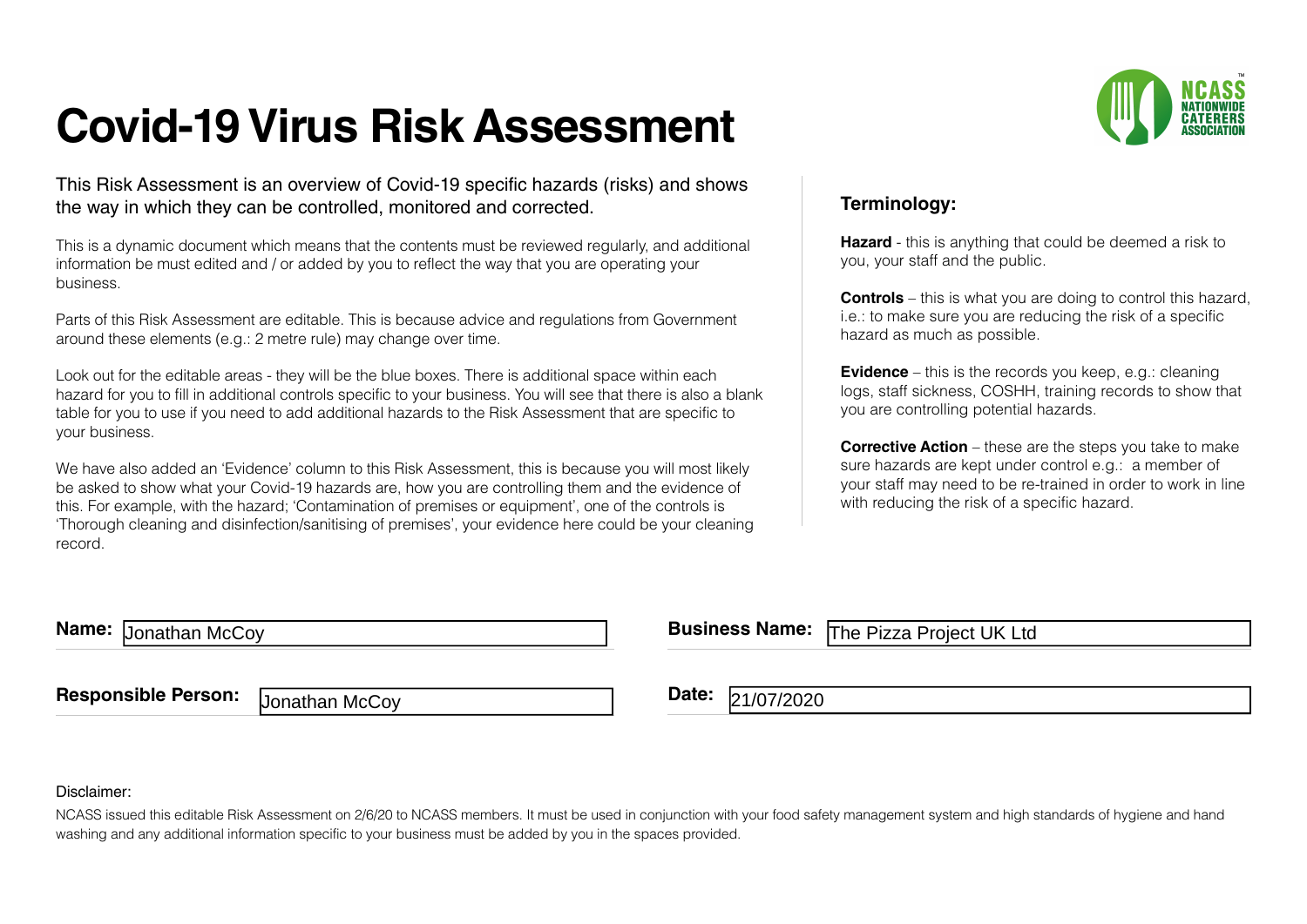| <b>Hazard Risk</b>        | <b>Controls</b>                                                                                                                                                                                                                                                                                                                                                                                                                                                                                                                                                                                                                                                                                                                                    | <b>Evidence</b>                                          | <b>Monitoring</b>                                                                                                 | <b>Corrective Action</b>                                                                                               |
|---------------------------|----------------------------------------------------------------------------------------------------------------------------------------------------------------------------------------------------------------------------------------------------------------------------------------------------------------------------------------------------------------------------------------------------------------------------------------------------------------------------------------------------------------------------------------------------------------------------------------------------------------------------------------------------------------------------------------------------------------------------------------------------|----------------------------------------------------------|-------------------------------------------------------------------------------------------------------------------|------------------------------------------------------------------------------------------------------------------------|
| Viral transfer from staff | Good personal hygiene<br>Staff instructed in the need to avoid touching the face, mouth,<br>$\bullet$<br>eyes and nose and to avoid direct skin contact with others during<br>work.<br>Staff trained to frequently and thoroughly wash their hands<br>$\bullet$<br>Social distancing<br>Working practices rearranged to allow staff separation of 2<br>$\bullet$<br>metres e.g. fixed workstations, access to common equipment<br>separated by time and sanitising of common touch areas<br>between usage<br>Staff trained in new procedures<br>$\bullet$<br>Staff advised about need to travel to work and for work in<br>$\bullet$<br>separate vehicles<br>NOTE. Social distancing requirements do not apply to members of the<br>same household | Adequate staff training on<br>current COVID requirements | Responsible person<br>monitors procedures<br>and practices to ensure<br>that controls are properly<br>implemented | In the case of control<br>failures, procedures<br>reviewed and amended as<br>necessary<br>Staff retrained as necessary |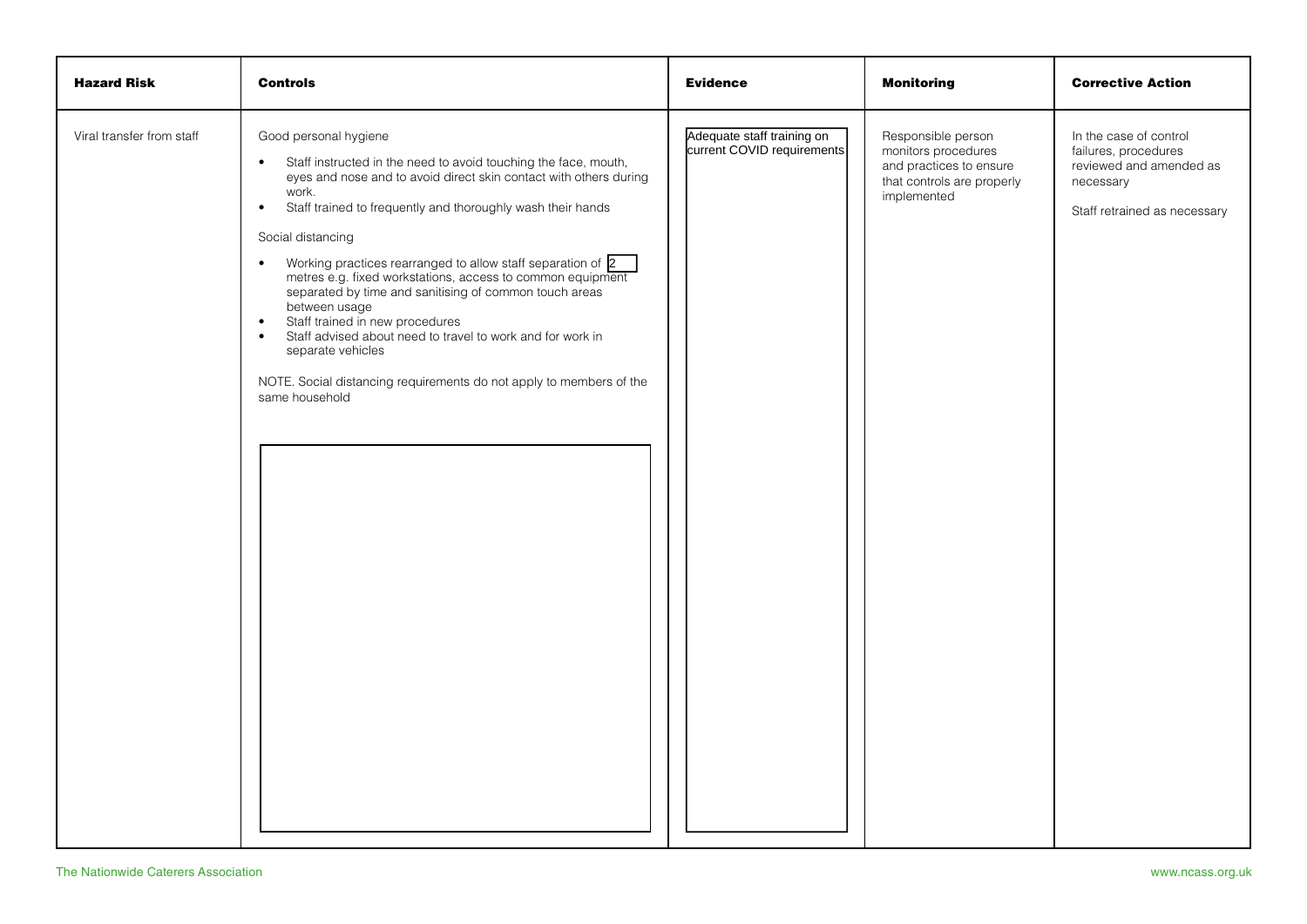| <b>Hazard Risk</b>                        | <b>Controls</b>                                                                                                                                                                                                                                                                                                                                                                                                                                                                                                                                                                               | <b>Evidence</b>                                                           | <b>Monitoring</b>                                                                                                 | <b>Corrective Action</b>                                                                                               |
|-------------------------------------------|-----------------------------------------------------------------------------------------------------------------------------------------------------------------------------------------------------------------------------------------------------------------------------------------------------------------------------------------------------------------------------------------------------------------------------------------------------------------------------------------------------------------------------------------------------------------------------------------------|---------------------------------------------------------------------------|-------------------------------------------------------------------------------------------------------------------|------------------------------------------------------------------------------------------------------------------------|
| Contamination of premises<br>or equipment | Cleaning schedules reviewed and updated, and staff trained in<br>enhanced cleaning procedures to ensure:<br>Thorough cleaning and disinfection/sanitising of premises<br>$\bullet$<br>Frequent use of Viricidal chemicals to sanitise high risk areas e.g.<br>$\bullet$<br>common touch points such as light switches, door handles etc.<br>and Customer touch areas such as Collection points.<br>Keyboards such as for card readers wiped down after each use<br>$\bullet$<br>NOTE. Sanitiser cloths capable of killing viruses should be used<br>to avoid damage from quantities of liquid | Sanitiser Spray and Hand<br>gel are availabe on all sites<br>at all times | Responsible person<br>monitors procedures<br>and practices to ensure<br>that controls are properly<br>implemented | In the case of control<br>failures, procedures<br>reviewed and amended as<br>necessary<br>Staff retrained as necessary |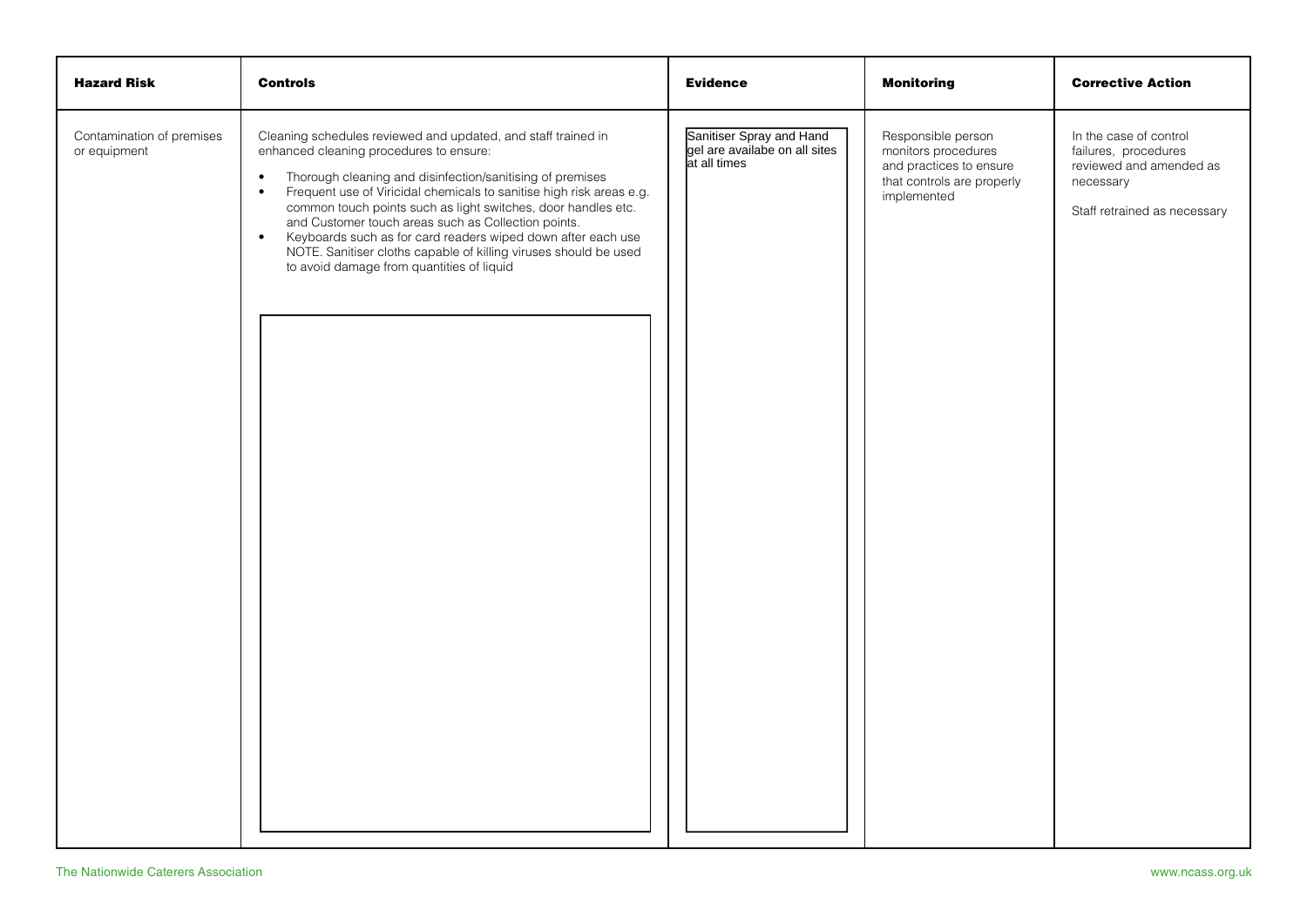| <b>Hazard Risk</b>                          | <b>Controls</b>                                                                                                                                                                                                                                                                                                                                                                                                                                                                                                                                                                                                                                                                                                                                                                                                                                                                                                                                                                                                                                                                                                                                     | <b>Evidence</b>                            | <b>Monitoring</b>                                                                                                 | <b>Corrective Action</b>                                                                                               |
|---------------------------------------------|-----------------------------------------------------------------------------------------------------------------------------------------------------------------------------------------------------------------------------------------------------------------------------------------------------------------------------------------------------------------------------------------------------------------------------------------------------------------------------------------------------------------------------------------------------------------------------------------------------------------------------------------------------------------------------------------------------------------------------------------------------------------------------------------------------------------------------------------------------------------------------------------------------------------------------------------------------------------------------------------------------------------------------------------------------------------------------------------------------------------------------------------------------|--------------------------------------------|-------------------------------------------------------------------------------------------------------------------|------------------------------------------------------------------------------------------------------------------------|
| Presence of staff with<br>Covid-19 symptoms | System in place to report suspected infection without attending<br>$\bullet$<br>workplace e.g. by phone/ email etc.<br>Staff informed about requirement to report any illness with<br>$\bullet$<br>Covid-19 like symptoms i.e. new continuous cough and/or high<br>temperature affecting them or a member of their household<br>Staff reporting symptoms of illness required to self-isolate for 14<br>$\bullet$<br>days or for $\overline{14}$ days where a member of their household has<br>symptoms, even if the staff member appears well<br>System in place to immediately exclude (send home) any<br>$\bullet$<br>member of staff showing signs of COVID-19 infection at work<br>In the case of a member of staff showing symptoms at work the<br>$\bullet$<br>premises will be closed temporarily to allow decontamination in<br>accordance with Public health guidelines (Details provide in the<br>Covid-19 controls pack)<br>Consideration of the risk of contamination of other members of<br>$\bullet$<br>staff<br>Consultation with Local Authority to determine appropriate<br>$\bullet$<br>action in line with Government guidelines | Government Guidlines are<br>being followed | Responsible person<br>monitors procedures<br>and practices to ensure<br>that controls are properly<br>implemented | In the case of control<br>failures, procedures<br>reviewed and amended as<br>necessary<br>Staff retrained as necessary |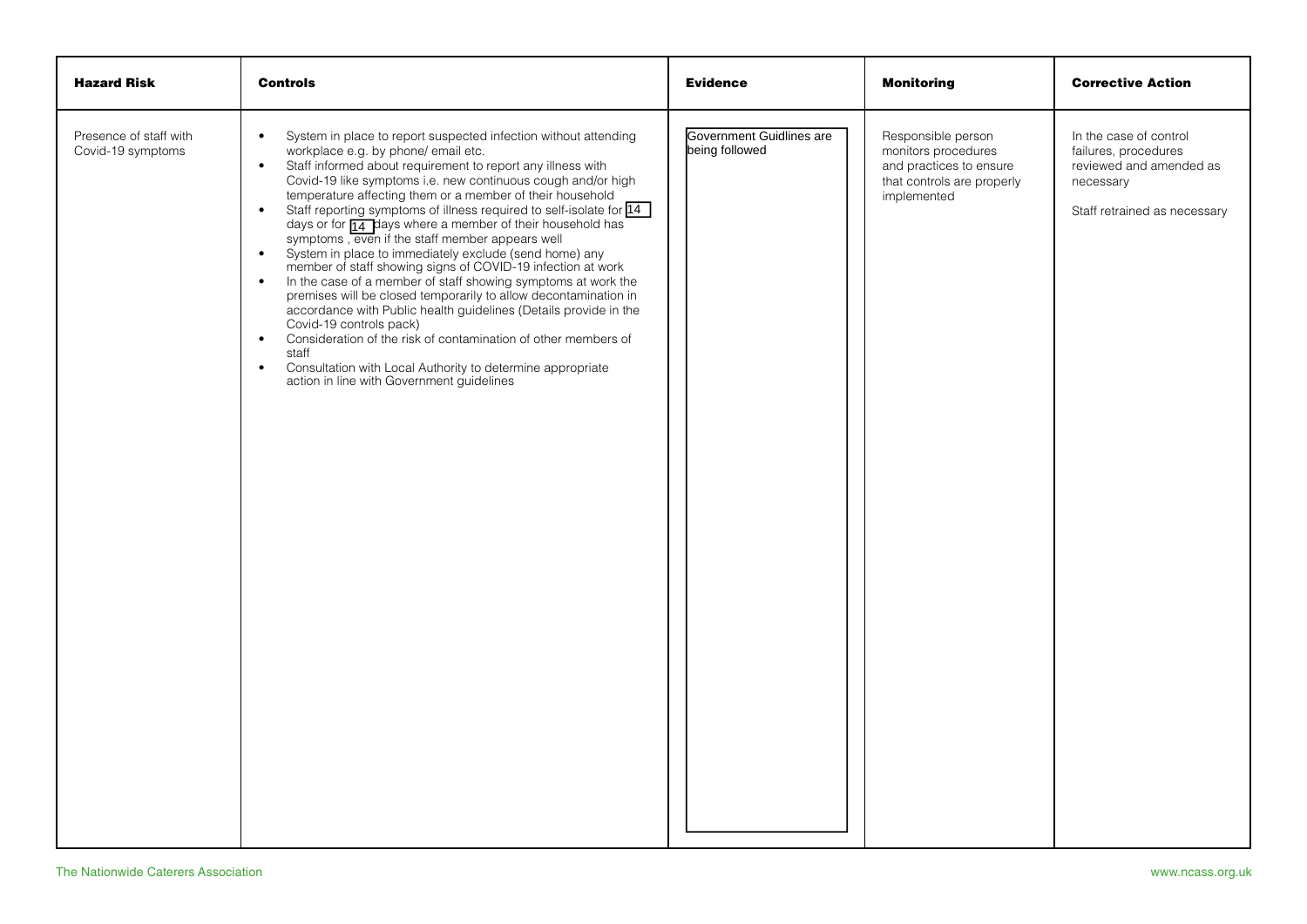| <b>Hazard Risk</b>     | <b>Controls</b>                                                                                                                                                                                                                                              | <b>Evidence</b>                                    | <b>Monitoring</b>                                                                                                 | <b>Corrective Action</b>                                                                                               |
|------------------------|--------------------------------------------------------------------------------------------------------------------------------------------------------------------------------------------------------------------------------------------------------------|----------------------------------------------------|-------------------------------------------------------------------------------------------------------------------|------------------------------------------------------------------------------------------------------------------------|
| Contamination by money | Use of contactless payment systems wherever possible.<br>$\bullet$<br>In cases where cash handling is necessary, staff trained to<br>$\bullet$<br>thoroughly wash hands between transactions. $\boxed{2}$ metre<br>separation distance maintained throughout | Contactless Payment is<br>advised to all customers | Responsible person<br>monitors procedures<br>and practices to ensure<br>that controls are properly<br>implemented | In the case of control<br>failures, procedures<br>reviewed and amended as<br>necessary<br>Staff retrained as necessary |
|                        |                                                                                                                                                                                                                                                              |                                                    |                                                                                                                   |                                                                                                                        |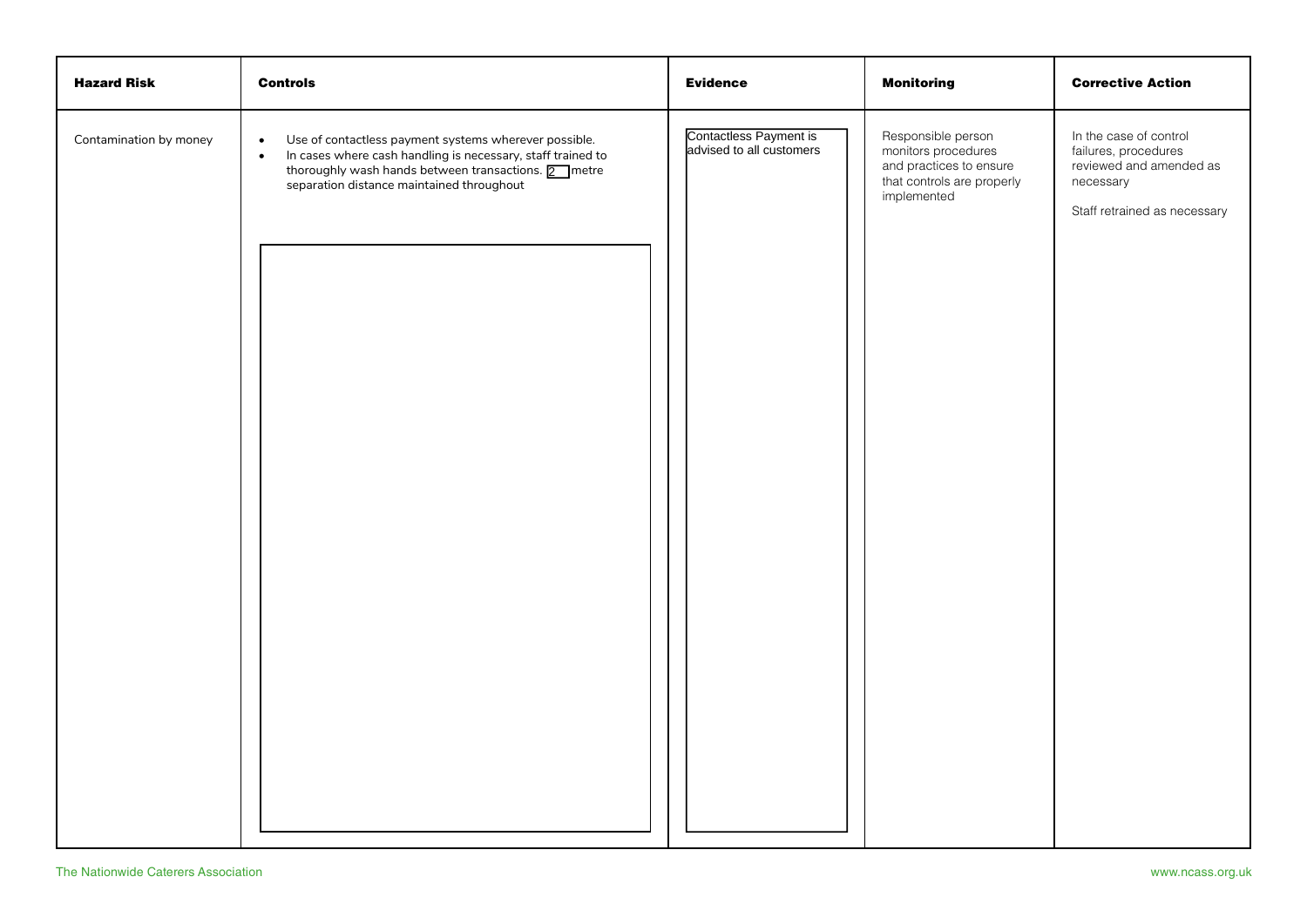| <b>Hazard Risk</b>                                                  | <b>Controls</b>                                                                                                                                                                                                                                                                                                                                                                                                                                                                                                                                                                                                  | <b>Evidence</b> | <b>Monitoring</b>                                                                                                 | <b>Corrective Action</b>                                                                                               |
|---------------------------------------------------------------------|------------------------------------------------------------------------------------------------------------------------------------------------------------------------------------------------------------------------------------------------------------------------------------------------------------------------------------------------------------------------------------------------------------------------------------------------------------------------------------------------------------------------------------------------------------------------------------------------------------------|-----------------|-------------------------------------------------------------------------------------------------------------------|------------------------------------------------------------------------------------------------------------------------|
| Viral transfer from<br>customer to customer or<br>customer to staff | Order collection<br>Social distancing<br>Food pre-ordered to allow collection times to be spread out,<br>$\bullet$<br>limiting customer presence at any one time<br>Queuing system. Controls to separate customers by 2 metres<br>$\bullet$<br>Call forward for collection to allow staff to step back as customer<br>$\bullet$<br>approaches to pay/collect food<br>Delivery<br>Social distancing<br>System to maintain separation distance e.g. food placed on<br>$\bullet$<br>doorstep, delivery driver steps back, alerting customer to arrival<br>of food, whilst maintaining a 2 metre separation distance |                 | Responsible person<br>monitors procedures<br>and practices to ensure<br>that controls are properly<br>implemented | In the case of control<br>failures, procedures<br>reviewed and amended as<br>necessary<br>Staff retrained as necessary |